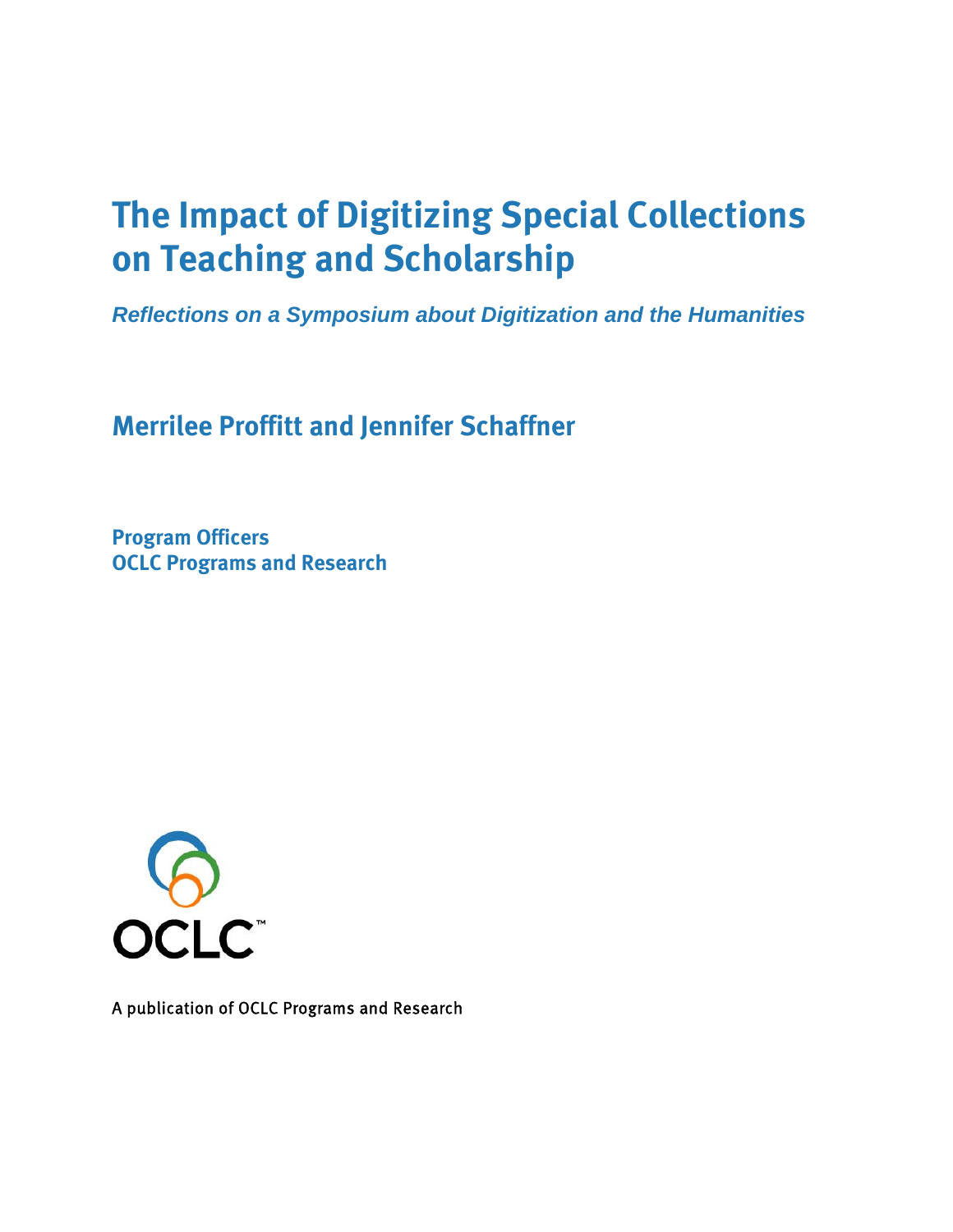The Impact of Digitizing Special Collections on Teaching and Scholarship: Reflections on a Symposium about Digitization and the Humanities

Merrilee Proffitt and Jennifer Schaffner, for OCLC Programs and Research

© 2008 OCLC Online Computer Library Center, Inc. All rights reserved July 2008

OCLC Programs & Research Dublin, Ohio 43017 USA [www.oclc.org](http://www.oclc.org/)

ISBN: 1-55653-402-7 (978-1-55653-402-7) OCLC (WorldCat): 233832679

Please direct correspondence to: Merrilee Proffitt, Program Officer, [merrilee\\_proffitt@oclc.org](mailto:merrilee_proffitt@oclc.org%0BJennifer)

Suggested citation:

Proffitt and Schaffner. 2008. The Impact of Digitizing Special Collections on Teaching and Scholarship: Reflections on a Symposium about Digitization and the Humanities. Report produced by OCLC Programs and Research. Published online at: [www.oclc.org/programs/reports/2008-](http://www.oclc.org/programs/reports/2008-04.pdf) [04.pdf](http://www.oclc.org/programs/reports/2008-04.pdf)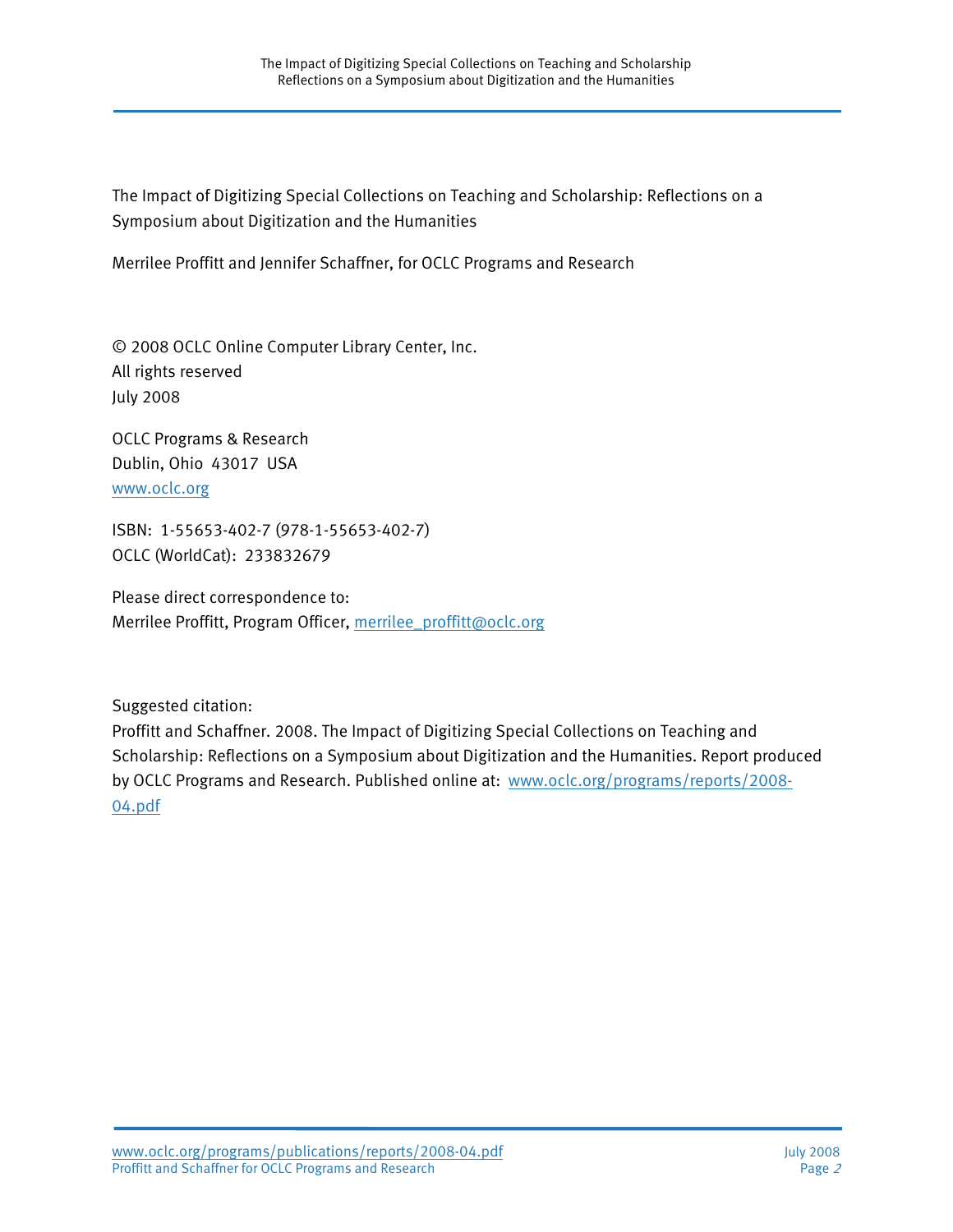For now and for the foreseeable future, any serious reader will have to know how to travel down two very different roads simultaneously. No one should avoid the broad, smooth, and open road that leads through the screen…The narrow path still leads, as it must, to crowded public rooms where the sunlight gleams on varnished tables, and knowledge is embodied in millions of dusty, crumbling, smelly, irreplaceable documents and books.

—Anthony Grafton, "Future Reading," The New Yorker, November 5, 2007<sup>1</sup>

I was spending a lot of time in the Quaker collections that are housed at Haverford College. The website of Haverford's library was set up in such as a way as to almost force me to notice that many of the texts I needed to read were available in EEBO (Early English Books Online)<sup>9</sup>. It didn't take me long to figure out that EEBO could be accessed through Temple's libraries. Although I loved working with the originals to be found in Magill [Library at Haverford], I also loved using Temple's EEB0. I could access EEBO from my dorm room and from the Tech Center as well as from [Temple's] Paley Library. Being able to access texts through EEBO made it easy for me to immerse myself in the texts I was writing about.

—Clay Boggs, Class of 2007, Temple University

I saw that note your office sent me inviting me to attend a workshop on helping students develop informational literacy. Please don't take this personally, but I have to confess that I cannot for the life of me imagine a worse waste of my time.

—Anonymous Faculty Member, Temple University

We need to recognize the business we are all in is an industry of scholarship. —Barbara MacAdams, University of Michigan

It has always been true; the project—not the discipline, not the field—is the unit of scholarly behavior.

—Paul Courant, University of Michigan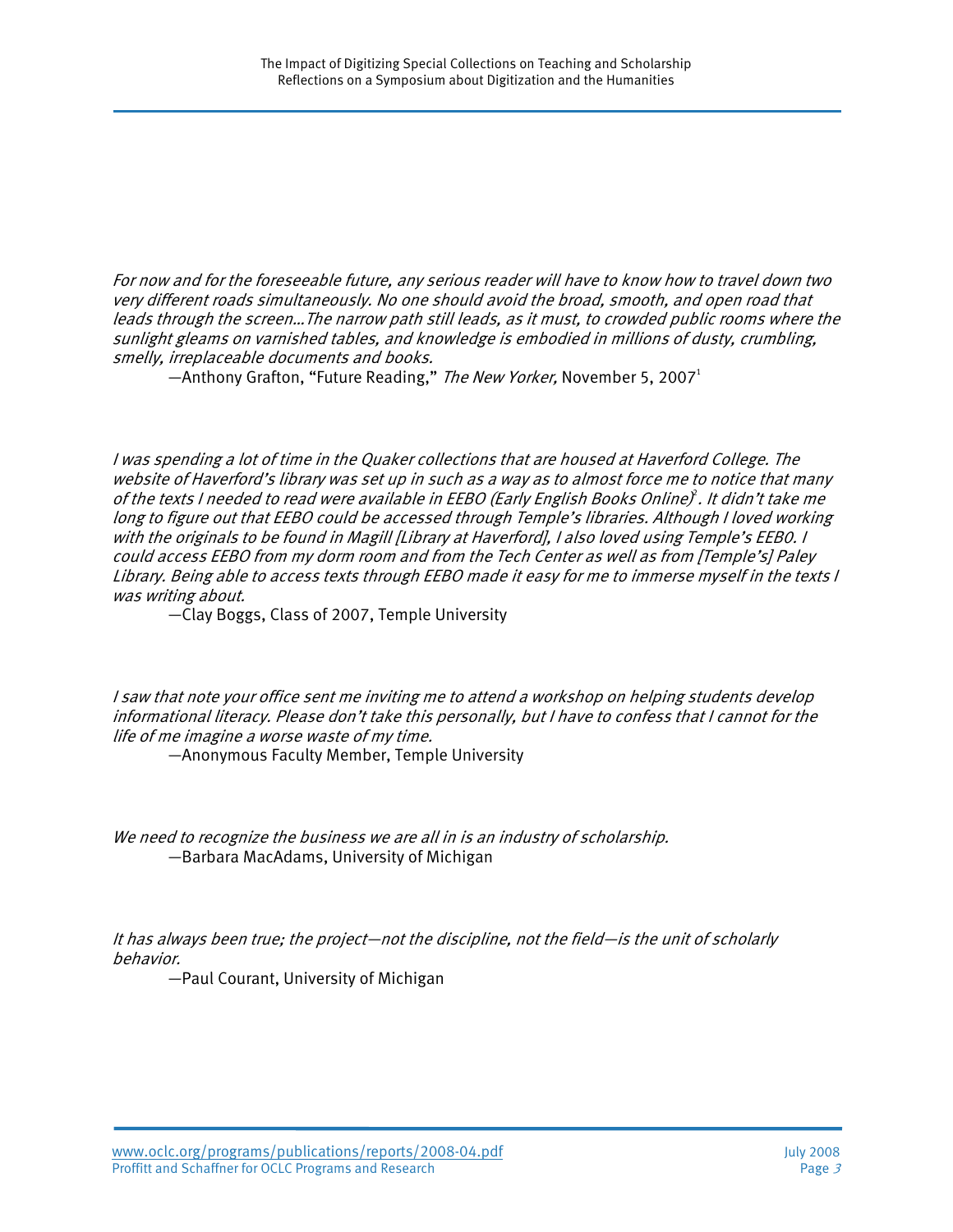## **A long and winding road**

University faculty and scholars demonstrated their uses of rare books and archives—in both digital and physical forms—to an audience of RLG Programs partners at a symposium in Philadelphia on June 4, 2008. Tony Grafton's recent article in *The New Yorker*<sup>3</sup> provoked the theme of the symposium: we'll be travelling both the wide smooth road through the screen and the narrow difficult road of books and archives for a long time to come.

The audience of librarians, archivists, museum professionals and senior managers discussed administrative issues and opportunities for the use of digitized special collections. The academic speakers, however, spoke to us directly about their expectations of special collections and proposals for collaboration with scholars. These scholars emphasized the critical roles rare books, archives and other materials play in both teaching and research, and called for specific directions for libraries and archives to take in the near future. The *primary* users of *primary* resources presented clear imperatives for collections and custodians: work with faculty to understand current research methods and materials; go outside the library or archive to build collections and work with faculty; and continue to build digital and material collections for both teaching and research.

### **Research: The process is painful; the byproducts transitory**

The scholars presented diverse research strategies. Anke Timmermann (Chemical Heritage Foundation) explained her work with medieval and Renaissance manuscripts for the history of alchemy. Her scholarship requires not only digitized pages from disparate collections, but high quality images so that she can painstakingly transcribe texts and recreate networks of scribes. Douglas Reed (Government, Georgetown University) demonstrated his project to examine the roles of class and race on school desegregation in northern Virginia. His project led him to uncover school records not held in a traditional library or archival setting ("in a storage room, converted from a locker room, adjacent to a gymnasium in a middle school…knock on door 7 of the gym and ask for Val"). Reed mapped data geographically with GIS to expose neighborhood patterns. The results are substantial, but "the process is painful." (Reed spent four or five years on this project.) Zachary Lesser (English, University of Pennsylvania) demonstrated DEEP (Database of Early English Playbooks)<sup>4</sup>, built with a colleague over many years to track details of the performance, printing and

www.oclc.org/programs/publications/reports/2008-04.pdf July 2008 Proffitt and Schaffner for OCLC Programs and Research **Page 4** and Page 4 and Page 4 and Page 4 and Page 4 and Page 4 and Page 4 and Page 4 and Page 4 and Page 4 and Page 4 and Page 4 and Page 4 and Page 4 and Page 4 and P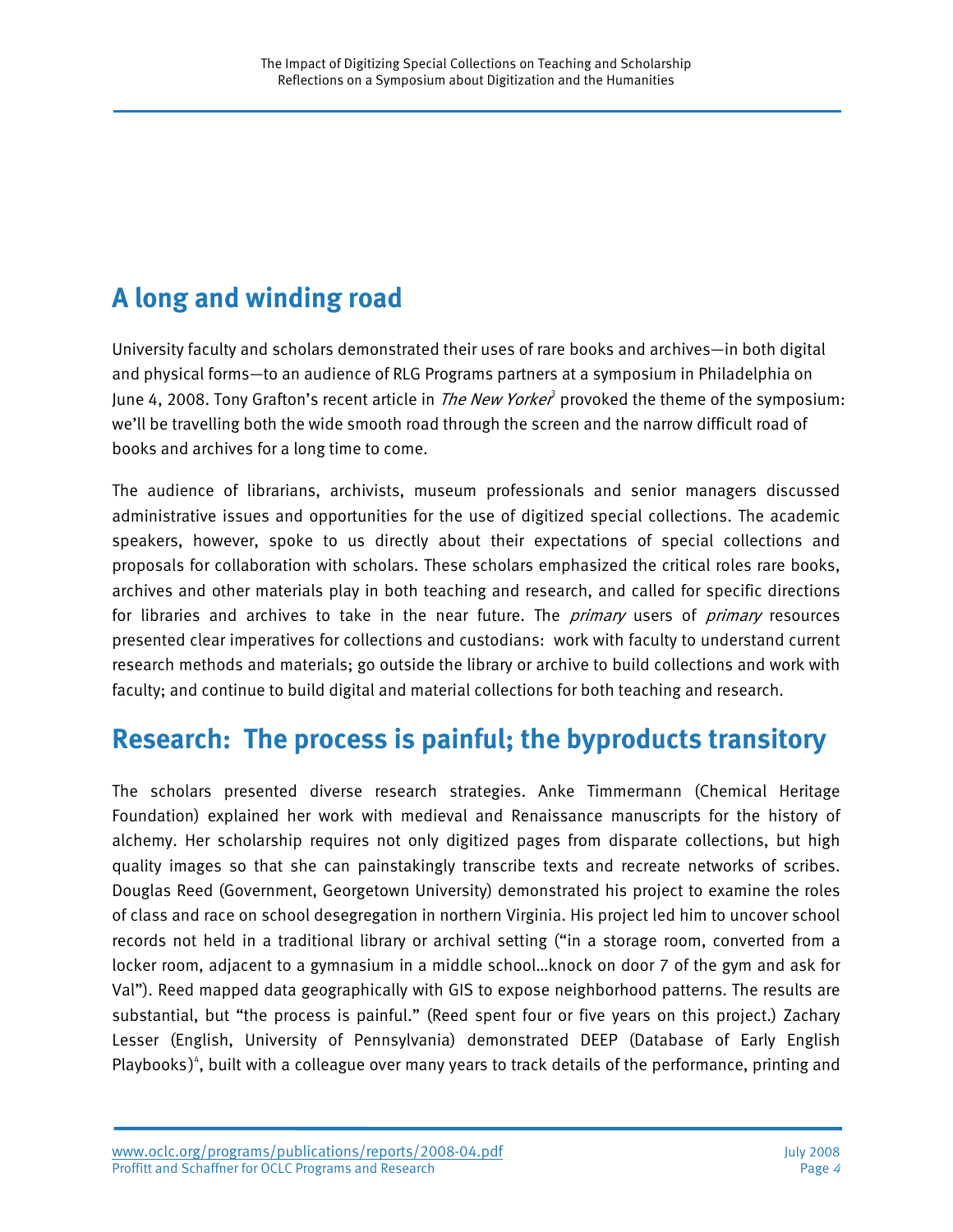marketing of Renaissance playbooks. When asked, Lesser explained that while EEBO<sup>5</sup> provides access to an enormously broad and comprehensive collective collection, DEEP plumbs details germane to a very small circle of researchers.

While their research strategies vary, the scholars unanimously called for expanded collection and digitization of primary sources. Reed combined local school district administrative records with census records and maps. Timmermann works in collections with manuscripts not previously identified by scholars or librarians. In both cases, the scholars uncovered primary materials—in the course of doing their research—that were either not well-known or not already in good custody. Reed called on librarians and archivists to consider identifying "orphaned archives"—records that are not formally archived and will remain in living institutions as functioning records.

While there may be a mandate for documentation strategies, we have a chance to enlist scholars to contribute the scans they create in the course of their research so that others can access them. Digital versions of unique materials can be "collected" by libraries and archives, along with the scholarly results. Expanding on his assertion that the project is the unit of scholarship, Paul Courant (Economics and University Librarian, University of Michigan) said that the monograph or the journal article as an expression of scholarly output is an accident of history. Going forward, Courant expects to see more scholarly outputs that take the form of something other than (easily acquired, described, preserved and delivered) text-based products.

### **Call for action:**

Researchers who create new sources of scholarship (images, data, electronic tools, etc.) are interested in the long-term viability of these materials, but it's not top of mind for them. They are interested in how librarians and archivists could aide them in creating and collecting research resources. We must ensure custodianship of their discoveries and we must ensure that these important scholarly results will be included in collections.

## **Teaching: New (and old) scholarly methods**

While technology for research is a on a rocky road, using digitized sources for pedagogy is useful and exciting. David Harrington Watt (History, Temple University) said, "Being able to learn and teach in a digital world is a wonderful thing." From a professor's perspective, it is much easier now for students to find and select appropriate scholarly materials online. Lesser combines digitized Shakespeare playbooks in EEBO with the *Oxford English Dictionary Online* in order to integrate students' knowledge about primary sources with secondary sources. He follows up his EEBO assignments with a visit to the Rare Book and Manuscript Library at the University of Pennsylvania, where his students learn differences between Penn's copy of Shakespeare's First Folio, for example,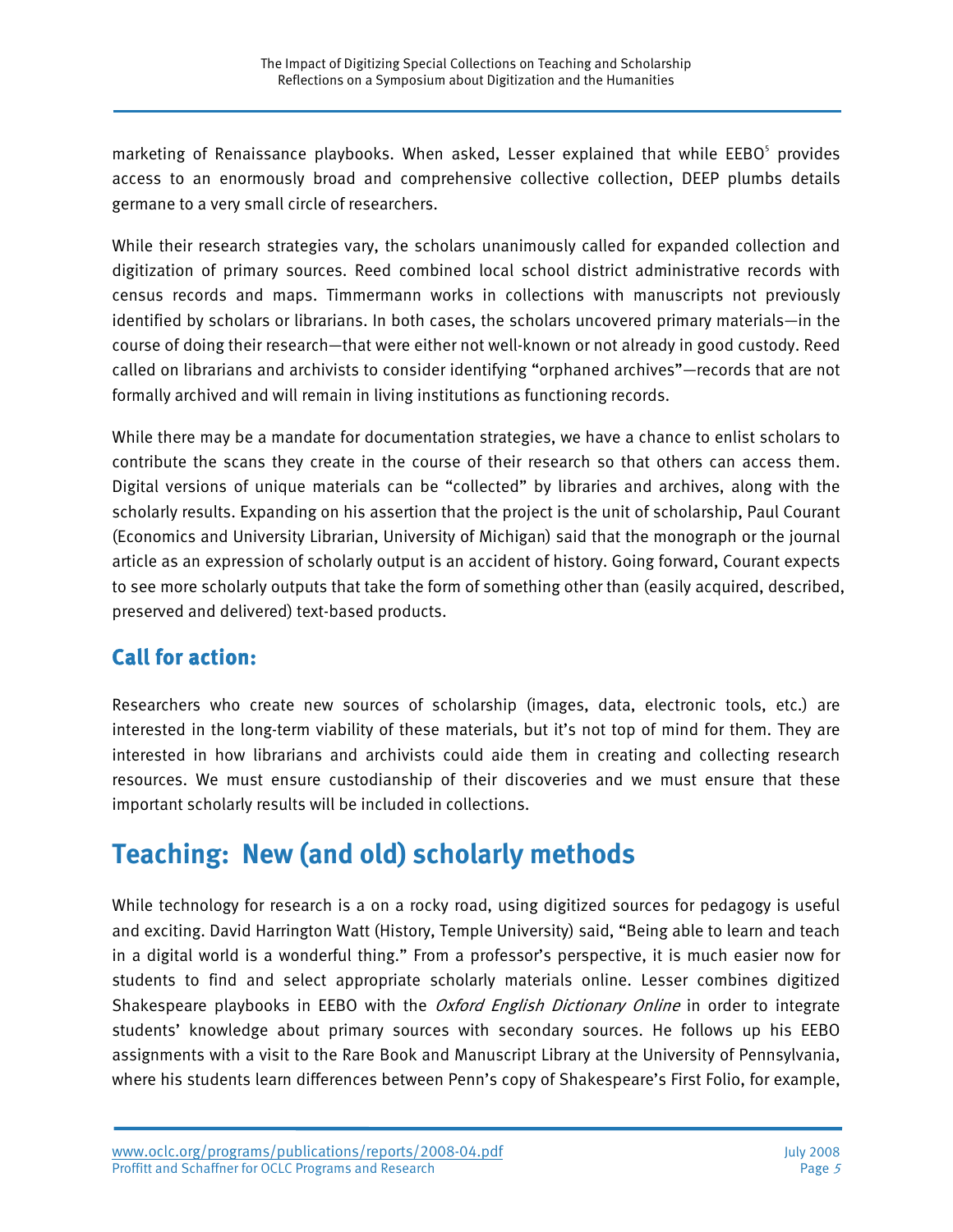and an image of the Folio in EEBO. While his students say that EEBO has made their work easier, they feel overwhelmed by the resources available to them.

Both of the faculty speakers said they miss the community of faculty and students in the analog world. The steps leading to the library provided a venue for gossip, and students and their professors could see each other working in the reading room. Watt observed that the disconnected digital library—"our new capacity for using the library without going to the library"—"makes it hard for us to realize the communal nature of our project."

Scholars seek librarians who will provide content for their classes. Watt would rather not have librarians preaching to faculty about "information literacy," but encouraged us to offer help presenting the variety of resources to students. ("As long as you don't embarrass us, we're extremely grateful for the help.") When we digitize primary source material from various collections, professors can use them in large lecture courses, with hundreds of students. It would be impractical to incorporate original materials into courses of this type, but digitized materials are perfect for training students en masse and preparing them for scholarly research. Courant (here with his faculty hat on) recommended librarians collaborate with faculty on scholarly methodologies for the use of authoritative sources. As Watt said, "there is now no excuse whatsoever for teaching courses that do not involve having students work with primary sources."

Researchers urged their librarians and archivists to get out of the stacks. One could hear in the speakers' remarks a call for an "embedded librarian" (and a related view of the archivist as "field agent"). At Temple University, a librarian holds office hours in the history department. Lesser said that the discussion of introducing technology into the classroom is over, but now faculty need help planning when and why to use it. He also said that, ironically, students now need to be reminded of the importance of secondary literature.

#### **Call for action:**

Special collections librarians and archivists should find ways to work in academic departments, like their colleagues in core collections. We must find ways to network with faculty on campus in order to learn about various projects underway, and to learn ways the library could help. We can offer to help faculty members learn about new sources of information, but we mustn't lecture them (the term "information literacy" is particularly cringe-worthy). We can take advantage of digitized primary source materials to create new opportunities for teaching appropriate scholarly methods, even in large survey courses.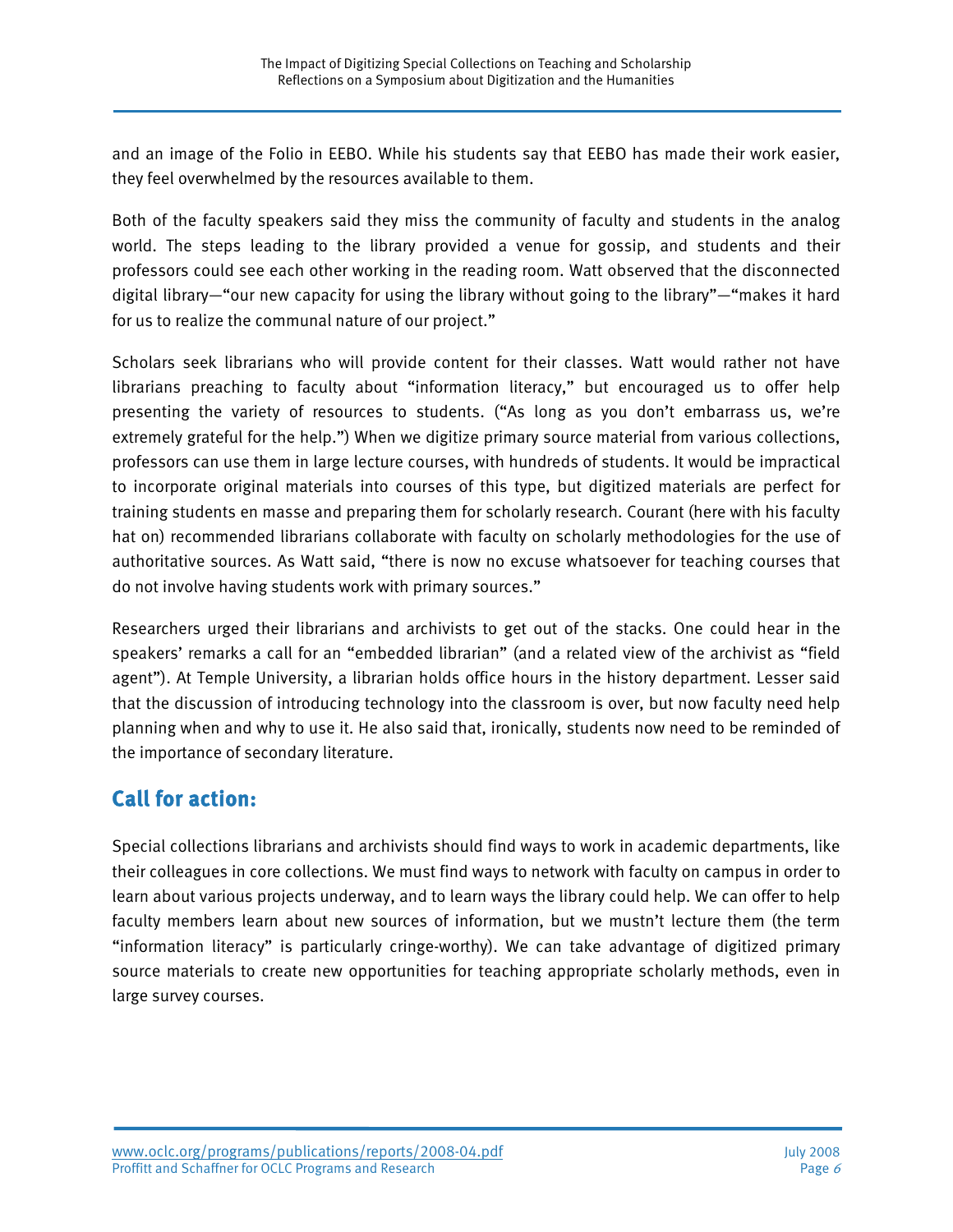### **Metrics: Know thy scholars**

A major take-away point from the symposium was: know your scholars. The RLG Programs partners engaged with the call for measuring and evaluating the impact of special collections on research. Alice Schreyer (University of Chicago) spoke of the plusses and minuses of existing metrics in special collections, and called for unified practices. Patti Martin (CDL) added that it's not enough to count clicks or views; metrics need to be qualitative, too. Courant had a slightly different view, drawn from his experience as a university provost. Courant says a provost is looking for a few top faculty members to say that special collections (digital or not) are valuable for research. Without faculty voices, all the metrics we have may be worthless. Ultimately, what matters is that scholars find and use primary materials, and view the library (and its collections) as a valuable resource.

### **Call for action:**

Although we need evidence of the impact of digitization and the unique collections themselves, quantitative metrics aren't enough. We must make sure libraries and archives both measure use of special collections and work with faculty to demonstrate their value for excellent research.

### **Licensing and third-party agreements: The good, the bad and the ugly**

Lesser called EEBO the "most important non-human thing in my life" and despaired that not all can use it. "What can be done," Watt asked, "to make sure that graduate students who are working at schools [with fewer resources] have adequate access to digitized primary sources?" Precisely because Temple, a campus with modest special collections holdings, invested strategically in licensed resources, the university now has access to digitized primary source materials that have made a huge difference to Watt's research and teaching. Institutions that are licensing materials must ensure that agreements provide for the long-term accessibility of the materials. Once a scholar has cited something, they should be assured that they (or their readers) will be able to get back to that resource.

Courant counseled that, since libraries and archives will rely at least in part on third parties to assist with the digitization of their holdings, our agreements must ensure the results are widely available for scholarship. Researchers from many institutions use the materials of any given special collection or independent research library. Care must be taken to assure maximum benefit for the scholarly community in the long term while balancing the needs and expectations of commercial outfits.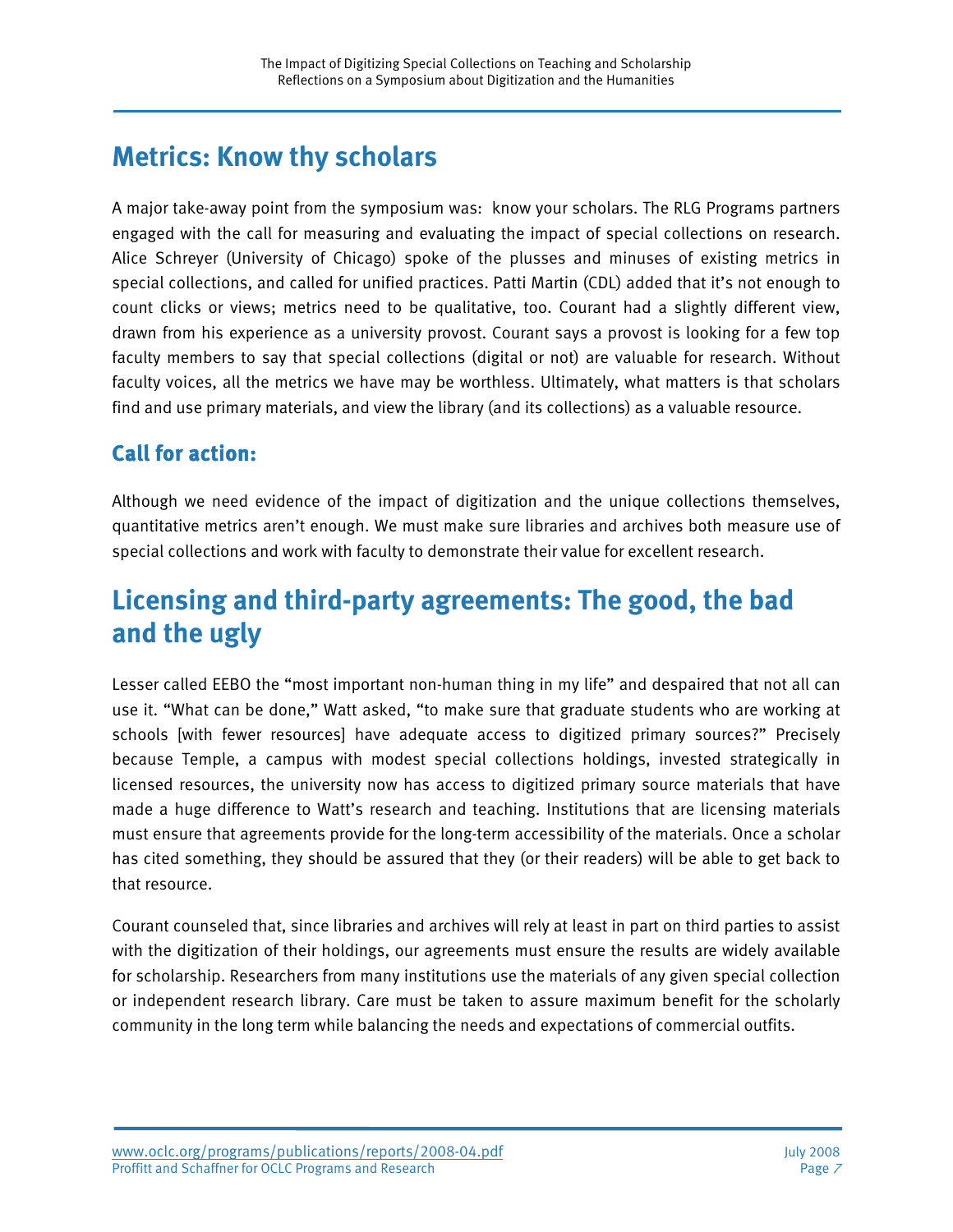### **Call for action:**

We can consider compromising on a temporary embargo on universal access to digitized special collections, as long as our contracts ensure that ultimately the content will be openly accessible. The special collections community should come together (much as the moving image community did in the "Lot 49" meeting<sup>6</sup>), to articulate common principles for third-party contracts to digitize special collections materials.

### **Librarians: Custodians or service providers?**

The introduction of digital surrogates changes the paradigm both for researchers and for those who tend special collections. Robin Adams (Librarian and College Archivist, Trinity College Dublin) talked about the risk of losing our vision. Working in a new paradigm is not easy. Barbara MacAdams (University of Michigan) commented, "What makes scholarship move and go, when done at its best, is work done at the margins." Adams spoke of a "gap" between faculty expectations and the instincts of librarians as "keepers." We need to continue our "opportunistic acquisition of tomorrow's special collections," preserve those collections, and find new ways to provide access to all the collections. Adams reminded us that treasures that were once accessible only to a select few are now accessible to everyone. Watt said that accomplishments like EEBO and WorldCat $^{\circledast7}$  were once hard to imagine; we ought to be working on the next "inconceivable" undertaking.

#### **Call for action:**

\_\_\_\_\_\_\_\_\_\_\_\_\_\_\_\_\_\_\_\_\_\_\_\_\_

Librarians shouldn't abandon traditional responsibilities as we look to new ways to provide value to our institutions. Researchers, faculty and librarians can take more opportunities to see things from each others' perspective.

<sup>7</sup> WorldCat. Available online at: [www.worldcat.org/](http://www.worldcat.org/).

OCLC and WorldCat are trademarks and/or service marks of OCLC, Inc. Third-party product, service and business names are trademarks and/or service marks of their respective owners.

 $1,3$  Grafton, Anthony. 2007. "Future Reading." The New Yorker, November 5. Available online at: [www.newyorker.com/reporting/2007/11/05/071105fa\\_fact\\_grafton](http://www.newyorker.com/reporting/2007/11/05/071105fa_fact_grafton).

<sup>&</sup>lt;sup>2,5</sup> Early English Books Online. Available online at: [eebo.chadwyck.com/home.](http://eebo.chadwyck.com/home)

<sup>&</sup>lt;sup>4</sup> Database of Early English Playbooks. Available online at: [deep.sas.upenn.edu/.](http://deep.sas.upenn.edu/)

<sup>6</sup> Brantley, Peter. 2007. "Moving Images: Digitization for Access—Lot 49." O'Reilly Radar [blog]. July 15. Available online at: [radar.oreilly.com/archives/2007/07/moving-images-digitization-for.html](http://radar.oreilly.com/archives/2007/07/moving-images-digitization-for.html).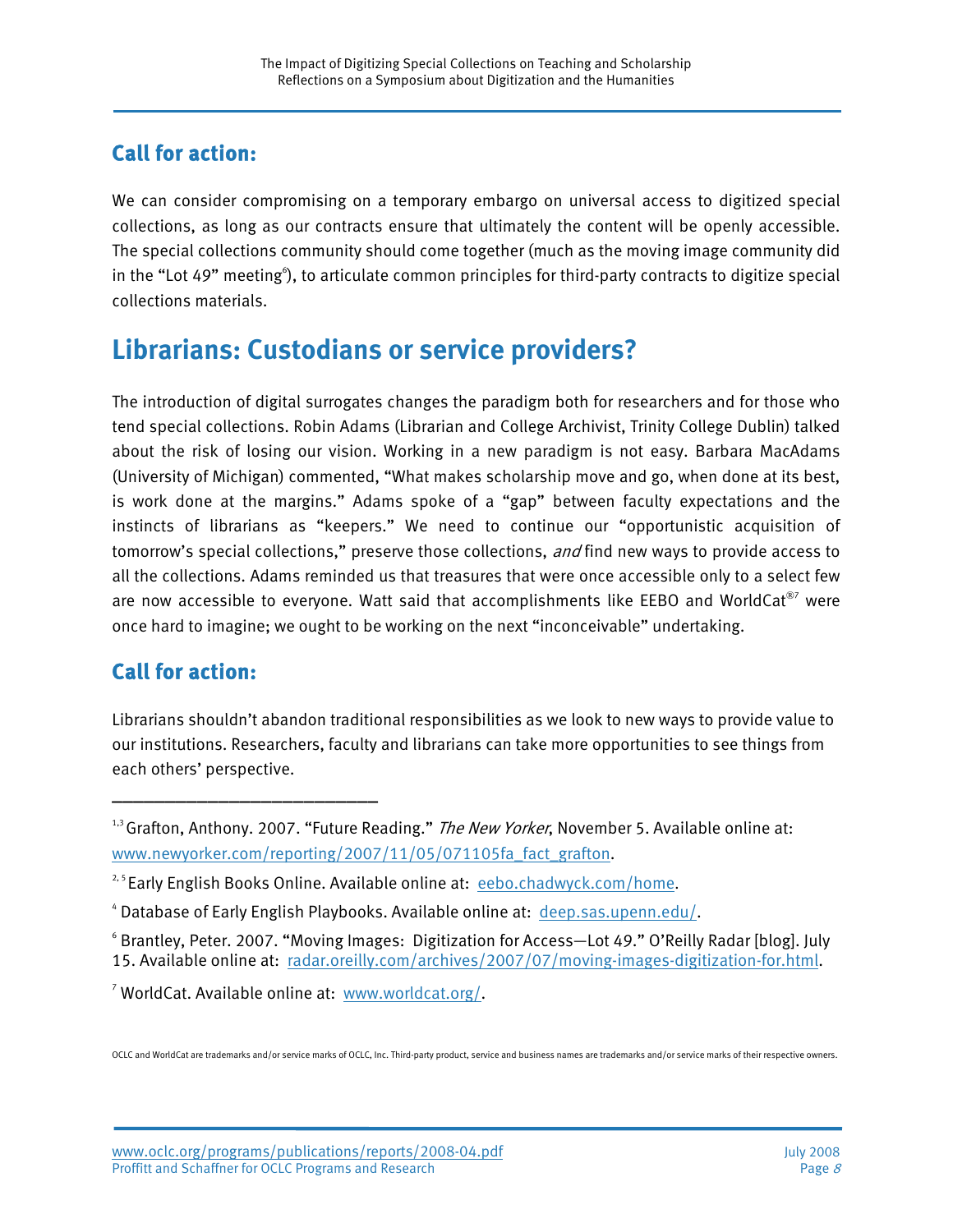## **Appendix A**

#### **Digitization and the Humanities: Impact on Libraries and Special Collections Symposium**

**Held in conjunction with the RLG Programs 2008 Annual Partners Meeting on June 4, 2008 at the Chemical Heritage Foundation in Philadelphia, PA.** 

Symposium agenda and presentations are available online at: [www.oclc.org/programs/events/2008-06-02c.htm](http://www.oclc.org/programs/events/2008-06-02c.htm)

#### **Session 1: Scholars' Perspectives: Impact of Digitized Collections on Learning and Teaching**

A recording of this session is available online at: [www.oclc.org/programs/events/2008-06-02-Symposium.htm](http://www.oclc.org/programs/events/2008-06-02-Symposium.htm) (.mp3: 21.39 MB/1 hr. 2 min.)

• How has the Availability of Digitized Primary Source Materials Changed the way Teachers Teach and Students Learn? Presented by David Harrington Watt, Director of General Education Program and Associate Professor of History at Temple University.

Paper available online at: [www.oclc.org/programs/events/2008-06-04a.pdf](http://www.oclc.org/programs/events/2008-06-04a.pdf) (.pdf: 559K/12 pp.)

• Primary Sources, Digital Facsimiles and Analytic Databases Presented by Zachary Lesser, Assistant Professor, Department of English at the University of Pennsylvania.

Presentation available online at: [www.oclc.org/programs/events/2008-06-02ib.pdf](http://www.oclc.org/programs/events/2008-06-02ib.pdf) (.pdf: 38K/7 pp.)

#### **Session 2: Scholars' Perspectives: Impact of Digitized Collections on Research**

A recording of this session is available online at: [www.oclc.org/programs/events/2008-06-02-Teaching.htm](http://www.oclc.org/programs/events/2008-06-02-Teaching.htm) (.mp3: 21.28 MB/1 hr. 1 min.)